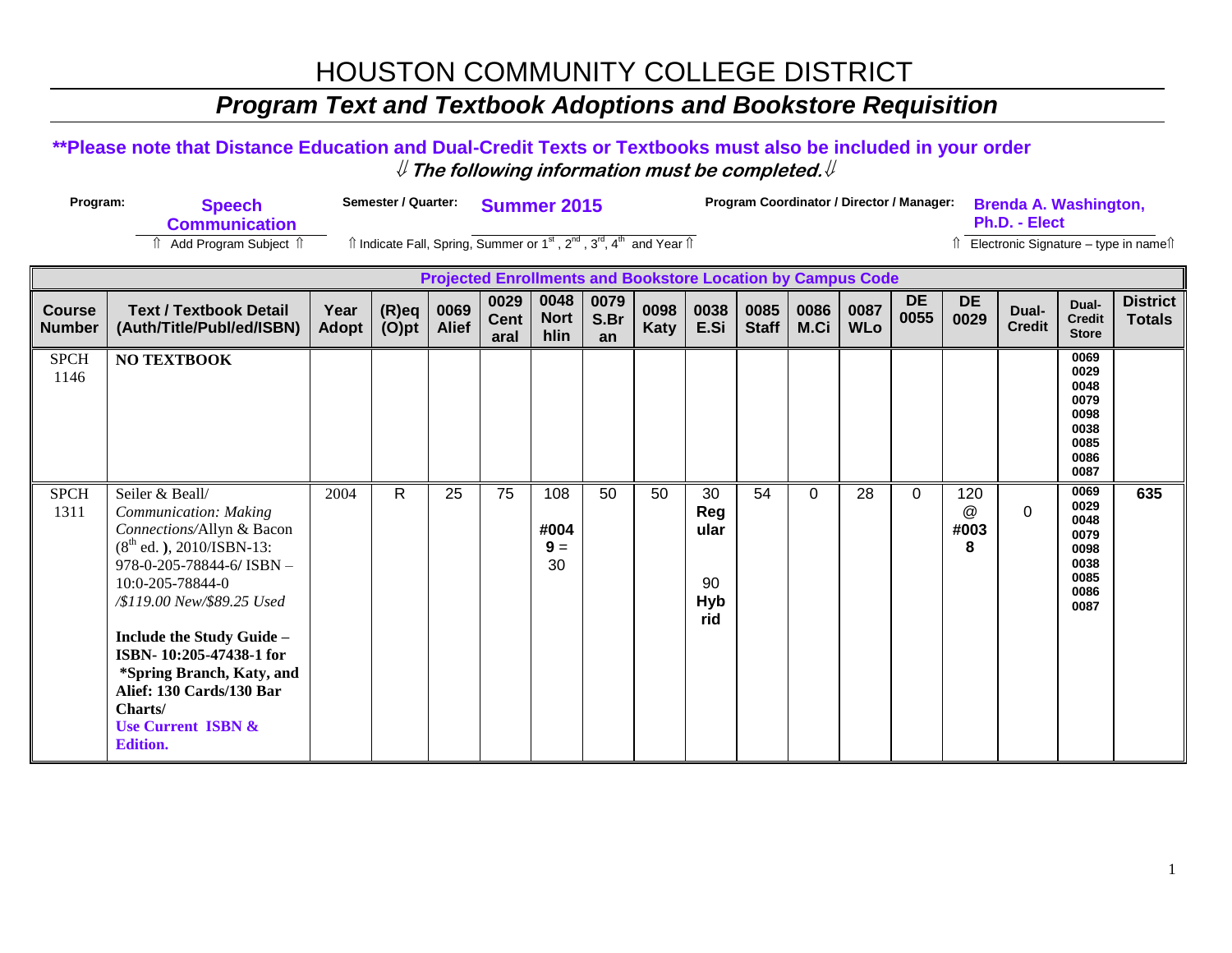### *Program Text and Textbook Adoptions and Bookstore Requisition*

#### **\*\*Please note that Distance Education and Dual-Credit Texts or Textbooks must also be included in your order**

| Same                | Cards & Bar Charts                                                                                                                                                                                                                                                                                         | ------- | -------        | 30          | $\Omega$    | $\Omega$        | 60       | 60/<br>60       | $\overline{0}$          | 110/<br>110     | $\Omega$    | $\mathbf 0$    | $\Omega$    | $\Omega$             | $\mathbf 0$ | 0069<br>0029<br>0048<br>0079<br>0098<br>0038<br>0085<br>0086<br>0087 | 430         |
|---------------------|------------------------------------------------------------------------------------------------------------------------------------------------------------------------------------------------------------------------------------------------------------------------------------------------------------|---------|----------------|-------------|-------------|-----------------|----------|-----------------|-------------------------|-----------------|-------------|----------------|-------------|----------------------|-------------|----------------------------------------------------------------------|-------------|
| <b>SPCH</b><br>1315 | O'Hair, Stewart &<br>Rubenstein/A Speaker's<br>Guidebook/Bedford/St.<br>Martins/2010 (4th ed.)/<br>ISBN: 13:978-0-312-55035-<br>6/ISBN - 10:312-55035-9<br><b>Use Current ISBN &amp;</b><br><b>Edition.</b>                                                                                                | 2004    | $\mathsf{R}$   |             | $\mathbf 0$ | $\Omega$        | $\Omega$ | 0               | 0                       | $\Omega$        | 0           | $\Omega$       | 0           | $\Omega$             | $\Omega$    | 0069<br>0029<br>0048<br>0079<br>0098<br>0038<br>0085<br>0086<br>0087 | $\mathbf 0$ |
| <b>SPCH</b><br>1315 | O'Hair, Rubenstein &<br>Stewart/A Pocket Guide to<br>Public Speaking/Bedford/St.<br>Martin's/2007 $(4th$<br>ed.)/ISBN - 13:978-0-312-<br>45207-0/ISBN - 10:312-<br>45207-1/ISBN - 13:978-0-<br>312-45210/10:0-312-45210-1<br>\$30.00 New/\$22.50 Used/<br><b>Use Current ISBN &amp;</b><br><b>Edition.</b> | 2008    | $\overline{R}$ | 50          | 150         | $\overline{52}$ | 125      | $\overline{50}$ | 60<br><b>Hyb</b><br>rid | $\overline{80}$ | $\mathbf 0$ | $\frac{11}{2}$ | $\mathbf 0$ | #003<br>$8 =$<br>180 | $\mathbf 0$ | 0069<br>0029<br>0048<br>0079<br>0098<br>0038<br>0085<br>0086<br>0087 | 859         |
| <b>SPCH</b><br>1318 | Adler & Towne/Looking Out,<br>Looking In/Cengage<br>Learning $(13th$ ed.),<br>2010/ISBN - 13: 978-0-495-<br>796213/\$149.65<br>New/\$112.25 Used/<br><b>Use Current ISBN &amp;</b><br><b>Edition.</b>                                                                                                      | 2002    | $\mathsf{R}$   | $\mathbf 0$ | $\mathbf 0$ | $\Omega$        | $\Omega$ | 0               | $\Omega$                | $\Omega$        | $\Omega$    | $\Omega$       | $\Omega$    | $\Omega$             | $\mathbf 0$ | 0069<br>0029<br>0048<br>0079<br>0098<br>0038<br>0085<br>0086<br>0087 | $\mathbf 0$ |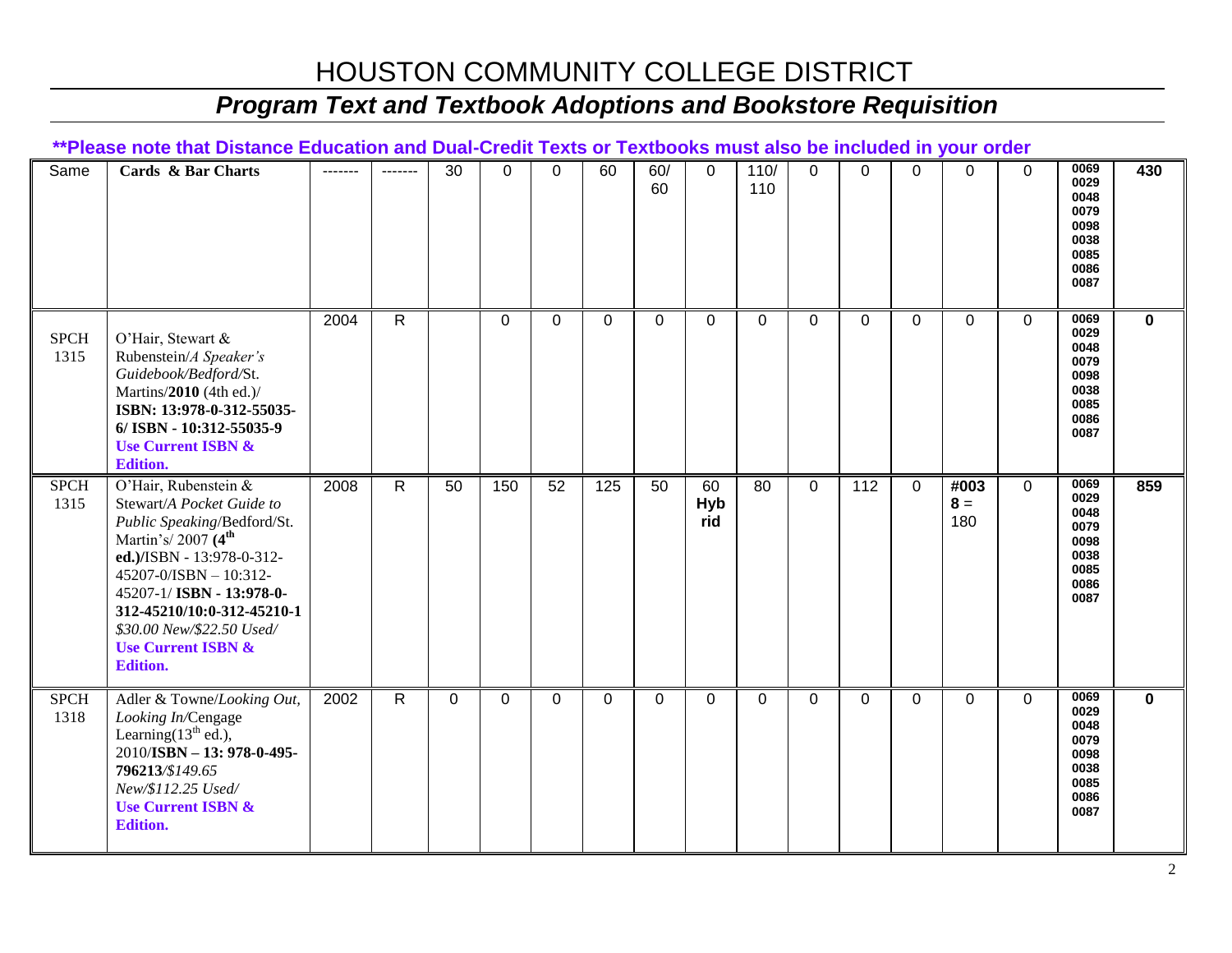# *Program Text and Textbook Adoptions and Bookstore Requisition*

#### **\*\*Please note that Distance Education and Dual-Credit Texts or Textbooks must also be included in your order**

| <b>SPCH</b><br>1318 | DeVito/Interpersonal<br>Messages: Communication<br>and Relationships/Allyn &<br>Bacon, (2008)/ISBN -<br>13:978-0-205-75838-8/ISBN<br>$-10: 0-2-5-75838-X$<br>\$60.20 New/\$45.15 Used/<br><b>Use Current ISBN &amp;</b><br><b>Edition.</b>                                | 2004 | R            | 0           | 25           | 0        | 0  | $\Omega$    | $\Omega$ | $\Omega$ | $\Omega$ | $\Omega$ | $\Omega$     | $\Omega$ | $\Omega$    | 0069<br>0029<br>0048<br>0079<br>0098<br>0038<br>0085<br>0086<br>0087 | 25          |
|---------------------|---------------------------------------------------------------------------------------------------------------------------------------------------------------------------------------------------------------------------------------------------------------------------|------|--------------|-------------|--------------|----------|----|-------------|----------|----------|----------|----------|--------------|----------|-------------|----------------------------------------------------------------------|-------------|
| <b>SPCH</b><br>1321 | Hamilton/Communicating for<br>Results/Cengage Learning<br>$(9th$ ed.), 2005/ISBN - 13:<br>978-0-495-79499-5/ISBN -<br>10: 0-495-79799-5<br>\$145.65 New/\$109.25 Used/<br><b>Use Current ISBN &amp;</b><br><b>Edition.</b>                                                | 1999 | $\mathsf{R}$ | 0           | 25           | $\Omega$ | 25 | $\Omega$    | 35       | $\Omega$ | $\Omega$ | 28       | $\Omega$     | $\Omega$ | $\Omega$    | 0069<br>0029<br>0048<br>0079<br>0098<br>0038<br>0085<br>0086<br>0087 | 113         |
| <b>SPCH</b><br>1342 | Hanhner, Sokoloff &<br>Salisch/Speaking Clearly:<br>Improving Voice and<br>Diction/McGraw-Hill (6 <sup>th</sup><br>ed.), 2002/ISBN -<br>0:7248696-1 (with Speech<br>Lab CDs for each campus)<br>\$111.45 New/\$83.60/<br><b>Use Current ISBN &amp;</b><br><b>Edition.</b> | 2002 | $\mathsf{R}$ | $\mathbf 0$ | $\mathbf{0}$ | $\Omega$ | 0  | $\mathbf 0$ | $\Omega$ | 0        | 0        | 0        | $\mathbf{0}$ | $\Omega$ | $\mathbf 0$ | 0069<br>0029<br>0048<br>0079<br>0098<br>0038<br>0085<br>0086<br>0087 | $\mathbf 0$ |
| <b>SPCH</b><br>2333 | Dams/Galanes/Communicati<br>ng in Group Applications and<br><i>Skills/McGraw-Hill</i> $(7th$ ed.),<br>2009/ISBN - 978-0-07-<br>338500-6<br>\$107.65 New/\$80.75 Used<br><b>Use Current ISBN &amp;</b><br><b>Edition.</b>                                                  | 2010 | $\mathsf{R}$ | $\Omega$    | $\Omega$     | $\Omega$ | 0  | $\Omega$    | $\Omega$ | $\Omega$ | $\Omega$ | $\Omega$ | $\Omega$     | $\Omega$ | $\Omega$    | 0069<br>0029<br>0048<br>0079<br>0098<br>0038<br>0085<br>0086<br>0087 | $\bf{0}$    |